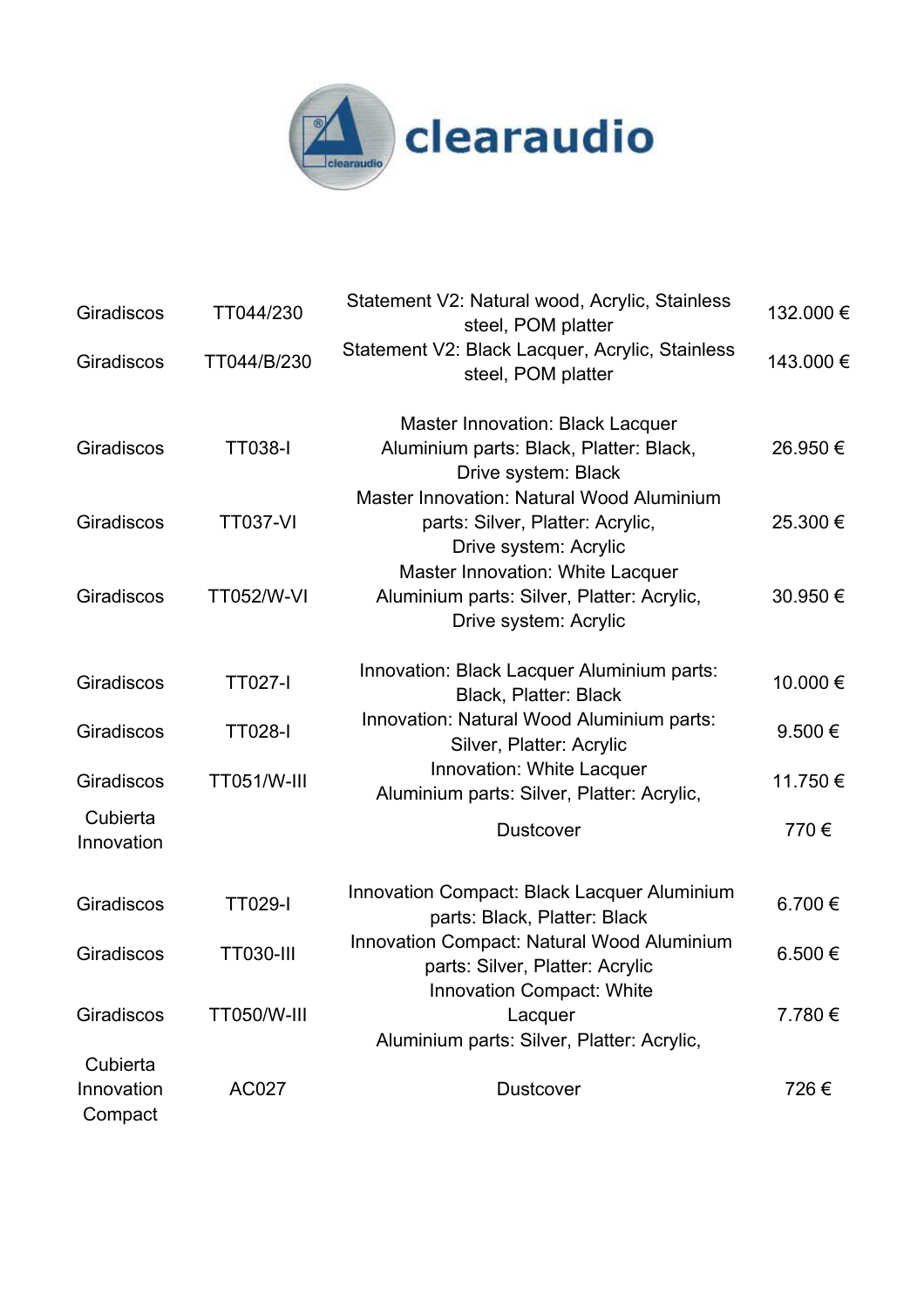| Giradiscos                                                                       | <b>TT042-I</b>                                                                                             | Innovation Basic: Black Lacquer Aluminium<br>parts: Black, Platter: Black                                                                                                                                                                                              | 5.170€                                                   |
|----------------------------------------------------------------------------------|------------------------------------------------------------------------------------------------------------|------------------------------------------------------------------------------------------------------------------------------------------------------------------------------------------------------------------------------------------------------------------------|----------------------------------------------------------|
| Giradiscos                                                                       | <b>TT043-III</b>                                                                                           | <b>Innovation Basic: Natural Wood Aluminium</b><br>parts: Silver, Platter: Acrylic                                                                                                                                                                                     | 5.060€                                                   |
| Giradiscos                                                                       | <b>TT049/W-III</b>                                                                                         | <b>Innovation Basic: White Lacquer</b><br>Aluminium parts: Silver, Platter: Acrylic                                                                                                                                                                                    | 5.950€                                                   |
| Cubierta<br>Innovation<br><b>Basic</b>                                           | <b>AC027</b>                                                                                               | <b>Dustcover</b>                                                                                                                                                                                                                                                       | 660€                                                     |
| Soportes<br>serie<br>Innovation                                                  | <b>FN006-I</b>                                                                                             | Natural wood /Black Aluminium parts                                                                                                                                                                                                                                    | 9.075€                                                   |
| Soportes<br>serie<br>Innovation                                                  | <b>FN006-II</b>                                                                                            | Natural wood / Silver Aluminium parts                                                                                                                                                                                                                                  | 9.075€                                                   |
| Soportes<br>serie<br>Innovation                                                  | <b>FN005-I</b>                                                                                             | Black Lacquer / Black Aluminium parts                                                                                                                                                                                                                                  | 9.790€                                                   |
| Soportes<br>serie<br>Innovation                                                  | <b>FN005-II</b>                                                                                            | Black Lacquer / Silver Aluminium parts                                                                                                                                                                                                                                 | 9.790€                                                   |
| Soportes<br>serie<br>Innovation                                                  | <b>FN007/W-I</b>                                                                                           | White Lacquer / Black Aluminium parts                                                                                                                                                                                                                                  | 11.260€                                                  |
| Soportes<br>serie<br>Innovation                                                  | <b>FN007/W-II</b>                                                                                          | White Lacquer /Silver Aluminium parts                                                                                                                                                                                                                                  | 11.260 €                                                 |
| Giradiscos<br>Giradiscos                                                         | TT034<br>TT033                                                                                             | Ovation: Black with black chassis<br>Ovation: Silver with natural wood chassis                                                                                                                                                                                         | 6.550 €<br>6.100€                                        |
| Cubierta<br>Ovation                                                              | AC024                                                                                                      | <b>Dustcover</b>                                                                                                                                                                                                                                                       | 385€                                                     |
| Giradiscos                                                                       | TT055                                                                                                      | Performance DC Rose gold with dark red wood<br>chassis                                                                                                                                                                                                                 | 3.170€                                                   |
| Giradiscos<br>Giradiscos<br>Giradiscos<br>Giradiscos<br>Giradiscos<br>Giradiscos | <b>TT054</b><br>TT046/S/Wood<br><b>TT040/S</b><br><b>TT040/B/S</b><br><b>TT040/B/B</b><br><b>TT040/S/B</b> | Performance DC Rose gold with black chassis<br>Performance DC Silver with wood chassis<br>Performance DC Silver with silver chassis<br>Performance DC Black with silver chassis<br>Performance DC Black with black chassis<br>Performance DC Silver with black chassis | 2.585€<br>2.640€<br>2.145€<br>2.145€<br>2.145€<br>2.145€ |
| Giradiscos                                                                       | <b>TT064</b>                                                                                               | Reference Jubilee                                                                                                                                                                                                                                                      | 16.500€                                                  |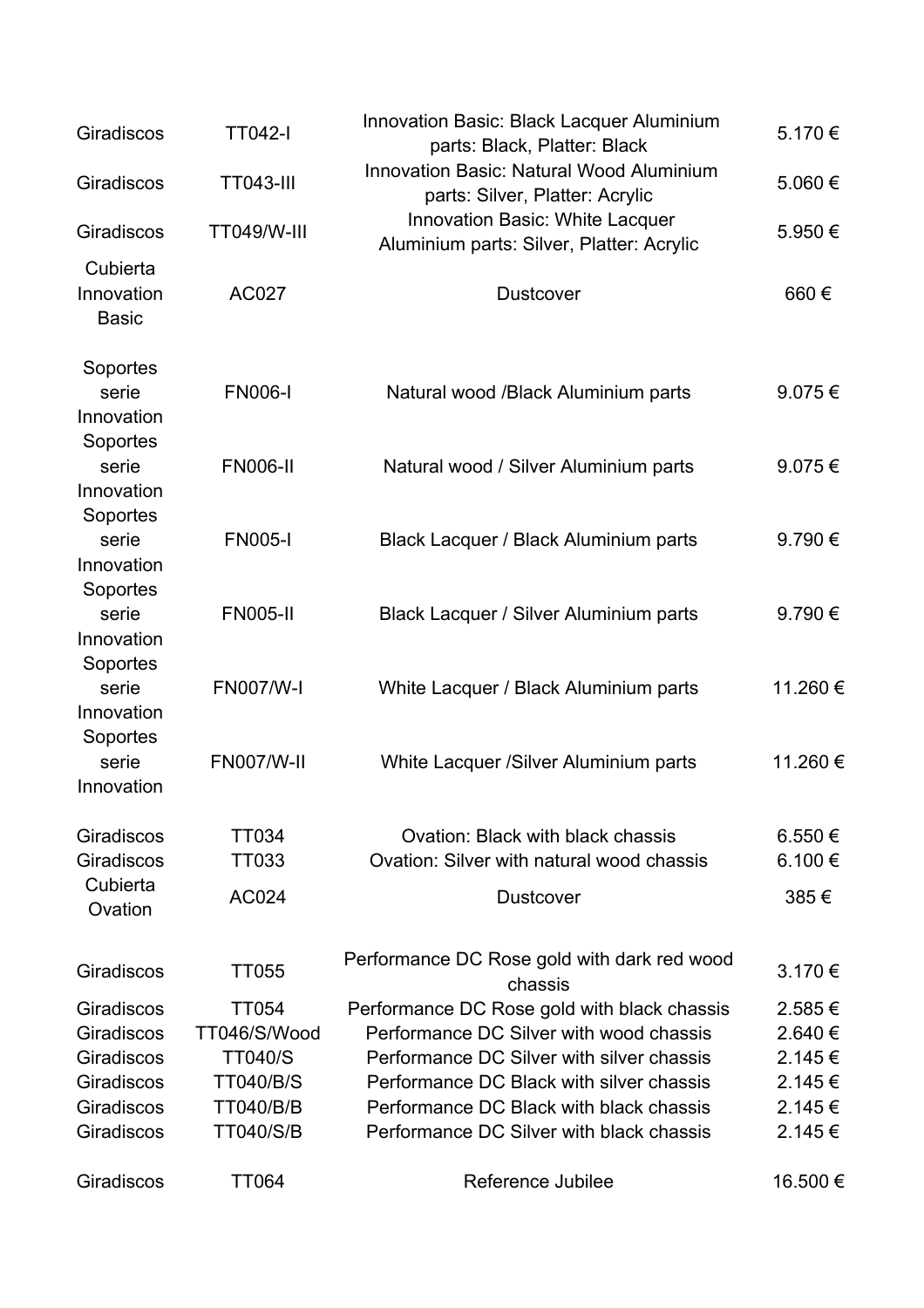| Giradiscos                                                         | <b>TT031</b>                                                          | Emotion SE (2 Edition) Transparent                                                                                                                                                       | 1.815€                                         |
|--------------------------------------------------------------------|-----------------------------------------------------------------------|------------------------------------------------------------------------------------------------------------------------------------------------------------------------------------------|------------------------------------------------|
| Cubierta<br>Emotion                                                | <b>AC074</b>                                                          | <b>Dustcover</b>                                                                                                                                                                         | 209€                                           |
| Giradiscos<br>Giradiscos<br>Giradiscos<br>Giradiscos<br>Giradiscos | <b>TT056</b><br><b>TT057</b><br><b>TT058</b><br><b>TT059</b><br>AC120 | <b>Concept Active Silver Chassis</b><br><b>Concept Active Wood Chassis</b><br><b>Concept Active Black Chassis</b><br><b>Concept Active Dark Wood Chassis</b><br><b>Dust Cover/Active</b> | 1.900 €<br>2.300€<br>1.900€<br>2.300 €<br>165€ |
| Giradiscos<br>Giradiscos<br>Giradiscos<br>Giradiscos<br>Giradiscos | <b>TT045</b><br>TT045/Wood<br><b>TT047</b><br><b>TT048</b><br>AC120   | <b>Concep Silver Chassis</b><br><b>Concept Wood Chassis</b><br><b>Concept Black Chassis</b><br><b>Concept Dark Wood Chassis</b><br><b>Dust Cover</b>                                     | 1.090€<br>1.530€<br>1.090€<br>1.530€<br>165€   |
| <b>Brazos</b><br>Tangenciales                                      | TA018                                                                 | Statement TT1 Black Lacquer, Acrylic, stainless<br>steel                                                                                                                                 | 30.500€                                        |
| <b>Brazos</b><br>Tangenciales                                      | <b>TA018/B</b>                                                        | Statement TT1 Natural wood, Acrylic, stainless<br>steel                                                                                                                                  | 27.500€                                        |
| <b>Brazos</b><br><b>Tangenciales</b>                               | TA041                                                                 | TT1 MI Black Lacquer / Silver Aluminium parts                                                                                                                                            | 25.300€                                        |
| <b>Brazos</b><br>Tangenciales                                      | TA042                                                                 | TT1 MI Black Lacquer / Black Aluminium parts                                                                                                                                             | 25.300€                                        |
| <b>Brazos</b><br>Tangenciales                                      | TA039                                                                 | TT1 MI Natural Wood / Silver Aluminium parts                                                                                                                                             | 24.200€                                        |
| <b>Brazos</b><br><b>Tangenciales</b>                               | TA040                                                                 | TT1 MI Natural Wood / Black Aluminium parts                                                                                                                                              | 24.200€                                        |
| <b>Brazos</b><br><b>Tangenciales</b>                               | <b>TA033/S</b>                                                        | <b>TT2 Silver Aluminium</b>                                                                                                                                                              | $9.350 \in$                                    |
| <b>Brazos</b><br><b>Tangenciales</b>                               | <b>TA033/B</b>                                                        | <b>TT2 Black Aluminium</b>                                                                                                                                                               | 9.350 $\epsilon$                               |
| <b>Brazos</b><br>Tangenciales                                      | <b>TA026</b>                                                          | <b>TT3 Silver</b>                                                                                                                                                                        | $3.630 \in$                                    |
| <b>Brazos</b><br>Tangenciales                                      | <b>TA026/B</b>                                                        | <b>TT3 Black</b>                                                                                                                                                                         | $3.630 \in$                                    |
| <b>Brazos</b><br>Tangenciales                                      | TA050/100                                                             | TT3 Silver/1m Sixstream Super Wire                                                                                                                                                       | 4.180 €                                        |
| <b>Brazos</b><br><b>Tangenciales</b>                               | TA050/150                                                             | TT3 Silver/1,5m Sixstream Super Wire                                                                                                                                                     | 4.290 €                                        |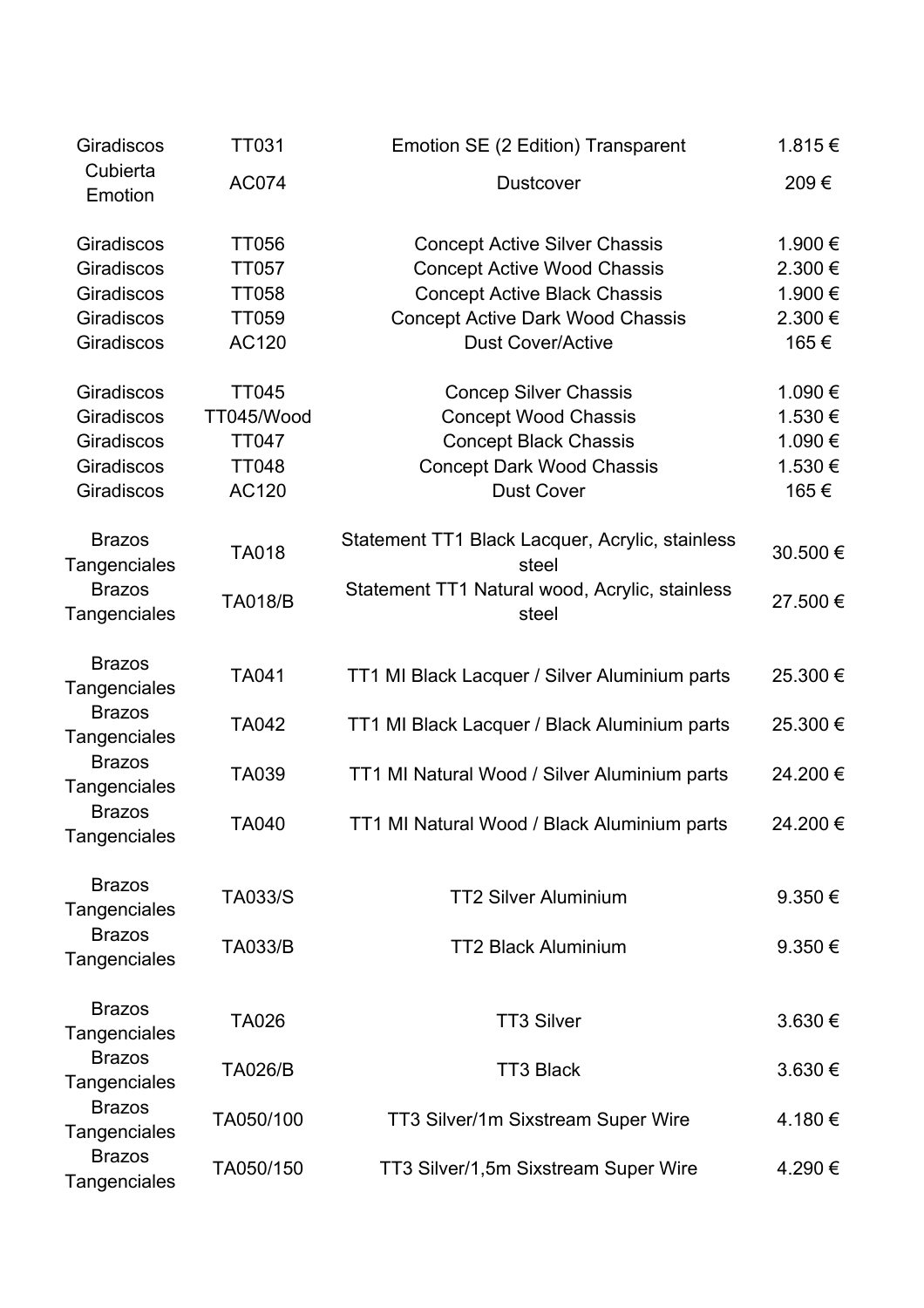| <b>Brazos</b><br>Tangenciales     | TA050/100/B            | TT3 Black/1m Sixstream Super Wire      | 4.180€  |
|-----------------------------------|------------------------|----------------------------------------|---------|
| <b>Brazos</b><br>Tangenciales     | TA050/150/B            | TT3 Black/1,5m Sixstream Super Wire    | 4.290€  |
| <b>Brazos</b><br>Tangenciales     | TA051/100              | TT3 Silver/1m Direct Silver Wire       | 4.800 € |
| <b>Brazos</b><br>Tangenciales     | TA051/150              | TT3 Silver/1,5m Direct Silver Wire     | 4.900 € |
| <b>Brazos</b><br>Tangenciales     | TA051/100/B            | TT3 Black/1m Direct Silver Wire        | 4.800€  |
| <b>Brazos</b><br>Tangenciales     | TA051/150/B            | TT3 Black/1,5m Direct Silver Wire      | 4.900 € |
| <b>Brazos</b><br>Tangenciales     | <b>TA043/B</b>         | <b>TT5 Black</b>                       | 2.480€  |
| <b>Brazos</b><br>Tangenciales     | TA043/B/Swin<br>g Base | <b>Black Swing Base</b>                | 495€    |
| <b>Brazos</b><br>Tangenciales     | <b>TA043/S</b>         | <b>TT5 Silver</b>                      | 2.480€  |
| <b>Brazos</b><br>Tangenciales     | TA043/S/Swin<br>g Base | <b>Silver Swing Base</b>               | 495€    |
| <b>Brazos</b><br>Universal        | <b>TA052/B</b>         | 9" Black Carbon Fiber                  | 4.850€  |
| <b>Brazos</b><br><b>Universal</b> | TA052/VTA/B            | 9" Black Carbon Fiber with VTA Lifter  | 5.200€  |
| <b>Brazos</b><br>Universal        | <b>TA053/B</b>         | 12" Black Carbon Fiber                 | 5.100 € |
| <b>Brazos</b><br><b>Universal</b> | TA053/VTA/B            | 12" Black Carbon Fiber with VTA Lifter | 5.500€  |
| <b>Brazos</b><br>Universal        | <b>TA025/S</b>         | 9" Silver Carbon Fiber                 | 4.850€  |
| <b>Brazos</b><br>Universal        | <b>TA025/VIA</b>       | 9" Silver Carbon Fiber with VTA Lifter | 5.200€  |
| <b>Brazos</b><br><b>Universal</b> | <b>TA034</b>           | 12" Silver Carbon Fiber                | 5.100€  |
| <b>Brazos</b><br><b>Universal</b> | <b>TA034/VIA</b>       | 12" Silver Fiber with VTA Lifter       | 5.500€  |
| <b>Brazos</b><br>Magnify          | TA036                  | <b>Carbon Fiber</b>                    | 3.190€  |
| <b>Brazos</b><br><b>Tracer</b>    | <b>TT044/B</b>         | <b>Black carbon</b>                    | 2.090€  |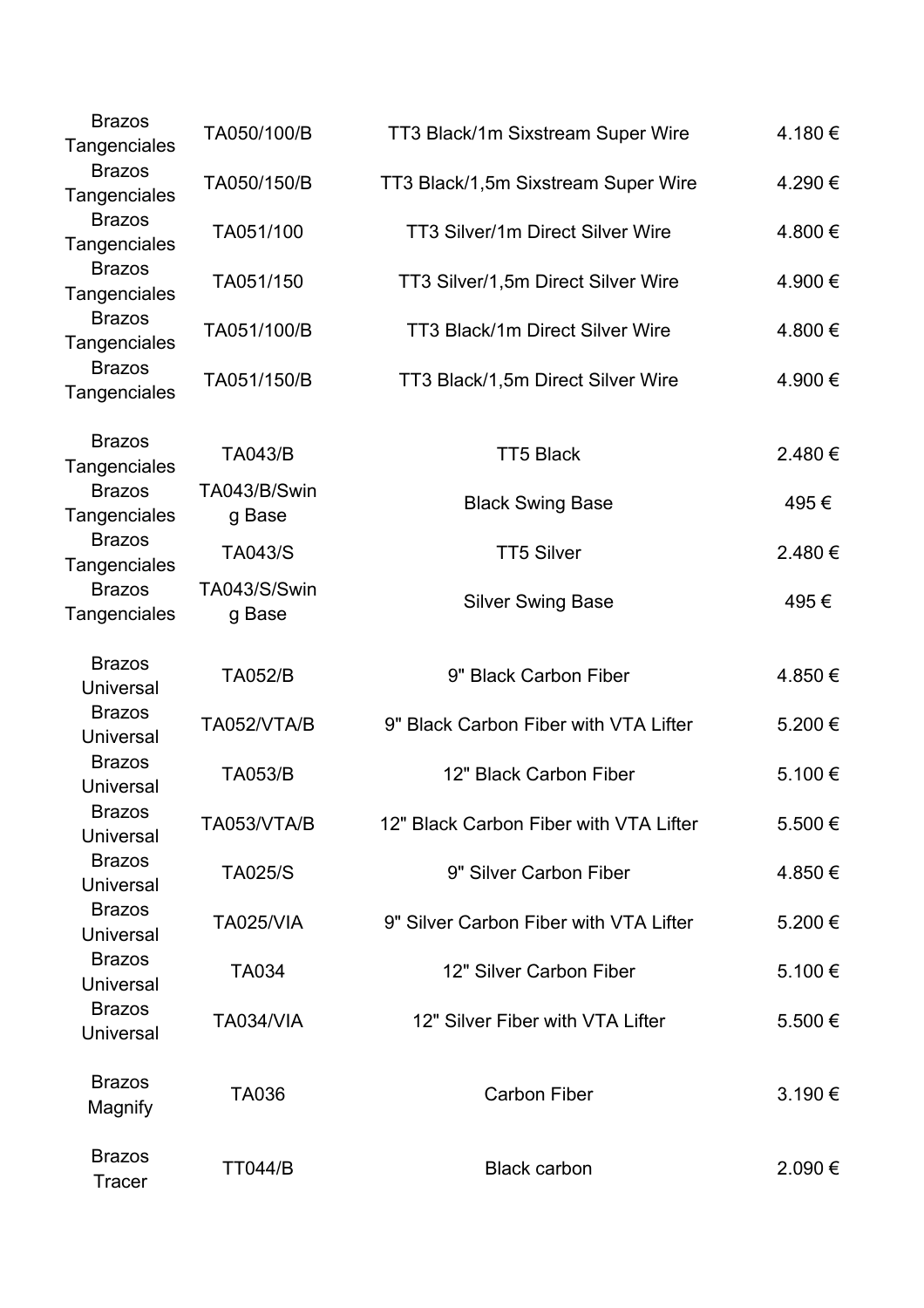| <b>Brazos</b><br><b>Tracer</b> | <b>TT044/S</b>  | Silver carbon                                              | 2.090€      |
|--------------------------------|-----------------|------------------------------------------------------------|-------------|
| <b>Brazos Unify</b>            | <b>TA021/SI</b> | 9" Silver Carbon                                           | 1.950€      |
| <b>Brazos Unify</b>            | <b>TA024/SI</b> | 10" Silver Carbon                                          | $2.035 \in$ |
| <b>Brazos Unify</b>            | <b>TA022/SI</b> | 12" Silver Carbon                                          | 2.200€      |
| <b>Brazos Unify</b>            | <b>TA023/SI</b> | 14" Silver Carbon                                          | 2.300€      |
| <b>Brazos Unify</b>            | <b>TA010/SI</b> | 9" Black Carbon                                            | 1.950€      |
| <b>Brazos Unify</b>            | <b>TA013/SI</b> | 10" Black Carbon                                           | 2.035€      |
| <b>Brazos Unify</b>            | <b>TA011/SI</b> | 12" Black Carbon                                           | 2.200€      |
| <b>Brazos Unify</b>            | <b>TA012/SI</b> | 14" Black Carbon                                           | $2.300 \in$ |
| <b>Brazos</b><br>Kardan        | <b>TA015</b>    | 9" Silver Carbon                                           | 1.540 €     |
| <b>Brazos</b><br>Kardan        | TA045           | 9" Black Aluminium                                         | 1.320 €     |
| <b>Brazos</b><br>Kardan        | <b>TA015</b>    | 9" Silver Aluminium                                        | 1.320 €     |
| <b>Brazos</b><br>Clarify       | <b>TA037</b>    | 9" Silver Carbon                                           | 1.430 €     |
| <b>Brazos Verify</b>           | TA035/Conept    | 9" Black Aluminium                                         | 870€        |
| <b>Brazos Verify</b>           | TA035/Conept    | 9" Silver Carbon                                           | 900€        |
| <b>MC</b><br>Cartridges        | MC025/V2        | Goldfinger Statement (14 carat Gold-body)                  | 13.200€     |
| <b>MC</b><br>Cartridges        | MC015/V2        | <b>Titanium V2</b>                                         | 7.590€      |
| <b>MC</b><br>Cartridges        | MC020/V2        | Da Vinci V2 (Aluminium-body with ceramic<br>surface layer) | 5.170 €     |
| <b>MC</b><br>Cartridges        | <b>MC027</b>    | Jubilee MC Bullet proof wood                               | 4.290€      |
| <b>MC</b><br>Cartridges        | MC016/V2        | Stradivari V2 (Ebony)                                      | 3.520€      |
| <b>MC</b><br>Cartridges        | MC017/V2        | Concerto V2 (Wood)                                         | 2.530 €     |
| <b>MC</b><br>Cartridges        | <b>MC022</b>    | Talismann V2 Gold (Ebony)                                  | 1.650€      |
| <b>MC</b><br>Cartridges        | <b>MC026</b>    | Essence MC 1 pcs.                                          | 1.210€      |
| <b>MC</b><br>Cartridges        | MC023           | Concept MC 1 pcs.                                          | 825€        |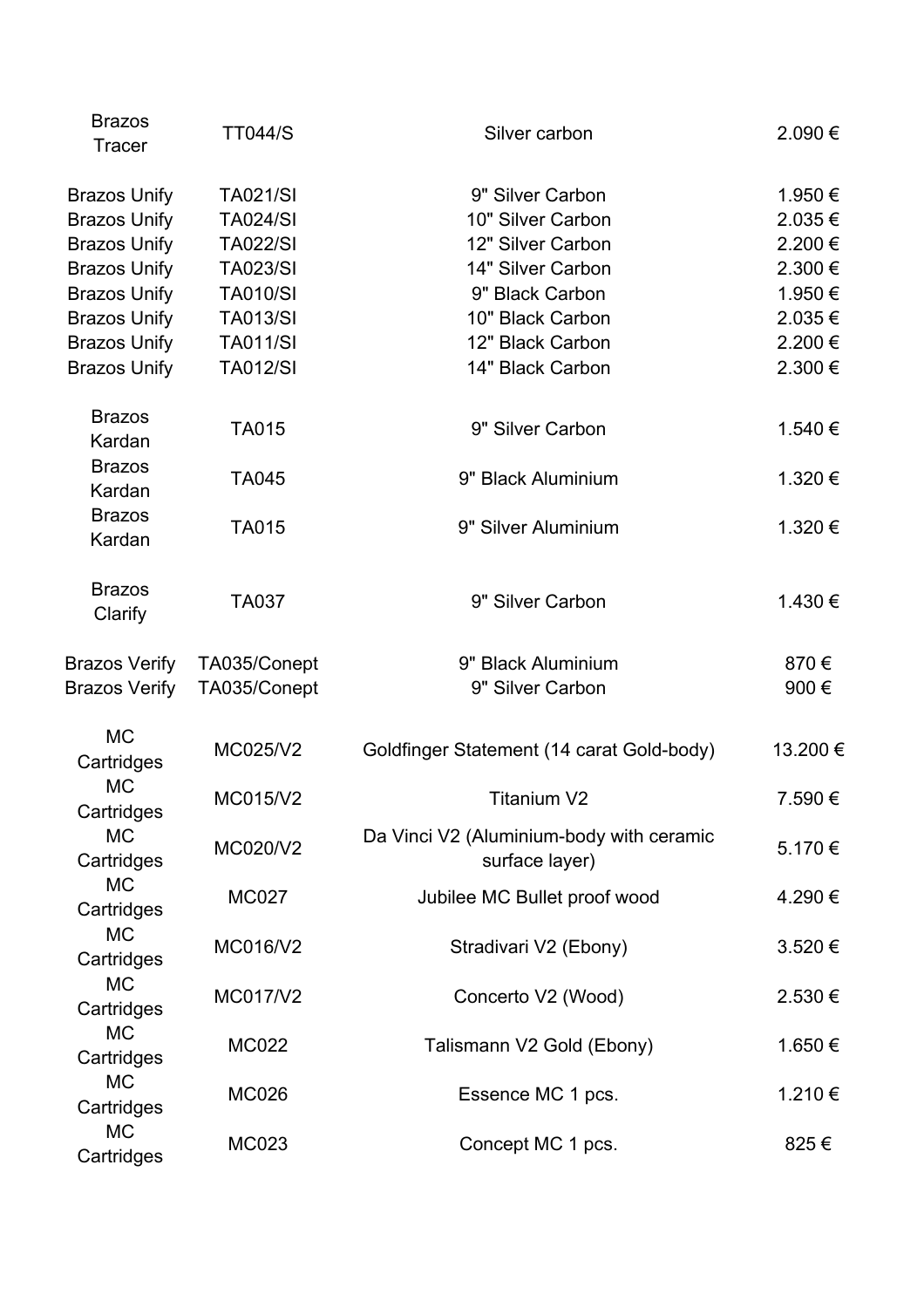| <b>MM</b><br>Cartridges                         | <b>MM013</b>    | Charisma V2 (Ebony)                    | 1.640 €  |
|-------------------------------------------------|-----------------|----------------------------------------|----------|
| МM<br>Cartridges                                | <b>MM013/E</b>  | Charisma V2 (Exchange stylus)          | 1.090€   |
| MM<br>Cartridges                                | <b>MM011</b>    | Maestro V2 (Ebony)                     | 1.050€   |
| MM<br>Cartridges                                | <b>MM011/E</b>  | Maestro V2 (Exchange stylus)           | 690€     |
| МM<br>Cartridges                                | <b>MM010</b>    | Virtuoso V2 (Ebony)                    | 870€     |
| MM<br>Cartridges                                | <b>MM010/E</b>  | Virtuoso V2 (Exchange stylus)          | 550€     |
| MM<br>Cartridges                                | <b>MM014</b>    | Jubilee (Ebony)                        | 715€     |
| MM<br>Cartridges                                | <b>MM014/E</b>  | Jubilee (Exchange stylus)              | 485€     |
| <b>MM</b><br>Cartridges                         | <b>MM009</b>    | Artist V2 (Ebony)                      | 580€     |
| MM<br>Cartridges                                | <b>MM009/E</b>  | Artist V2 (Exchange stylus)            | 385€     |
| MM<br>Cartridges                                | <b>MM008</b>    | Performer V2 (Ebony)                   | 350€     |
| MМ<br>Cartridges                                | <b>MM008/E</b>  | Performer V2 (Exchange stylus)         | 230€     |
| MM<br>Cartridges                                | <b>MM012</b>    | Concept V2 (Aluminium)                 | 220€     |
| MM<br>Cartridges                                | <b>MM012/E</b>  | Concept V2 (Exchange stylus)           | 165€     |
| <b>Statement</b><br>Phono                       | EL025           | Previo de phono 230 V                  | 27.500€  |
| Absolute<br>Phono /<br>Absolute<br>phono Inside | <b>EL029/BB</b> | <b>Black with Black Chassis</b>        | 12.000 € |
| Absolute<br>Phono /<br>Absolute<br>phono Inside | <b>EL029/SB</b> | <b>Silver with Black Chassis</b>       | 12.000 € |
| Absolute<br>Phono /<br>Absolute<br>phono Inside | <b>EL029/BN</b> | <b>Black with natural Wood Chassis</b> | 12.000 € |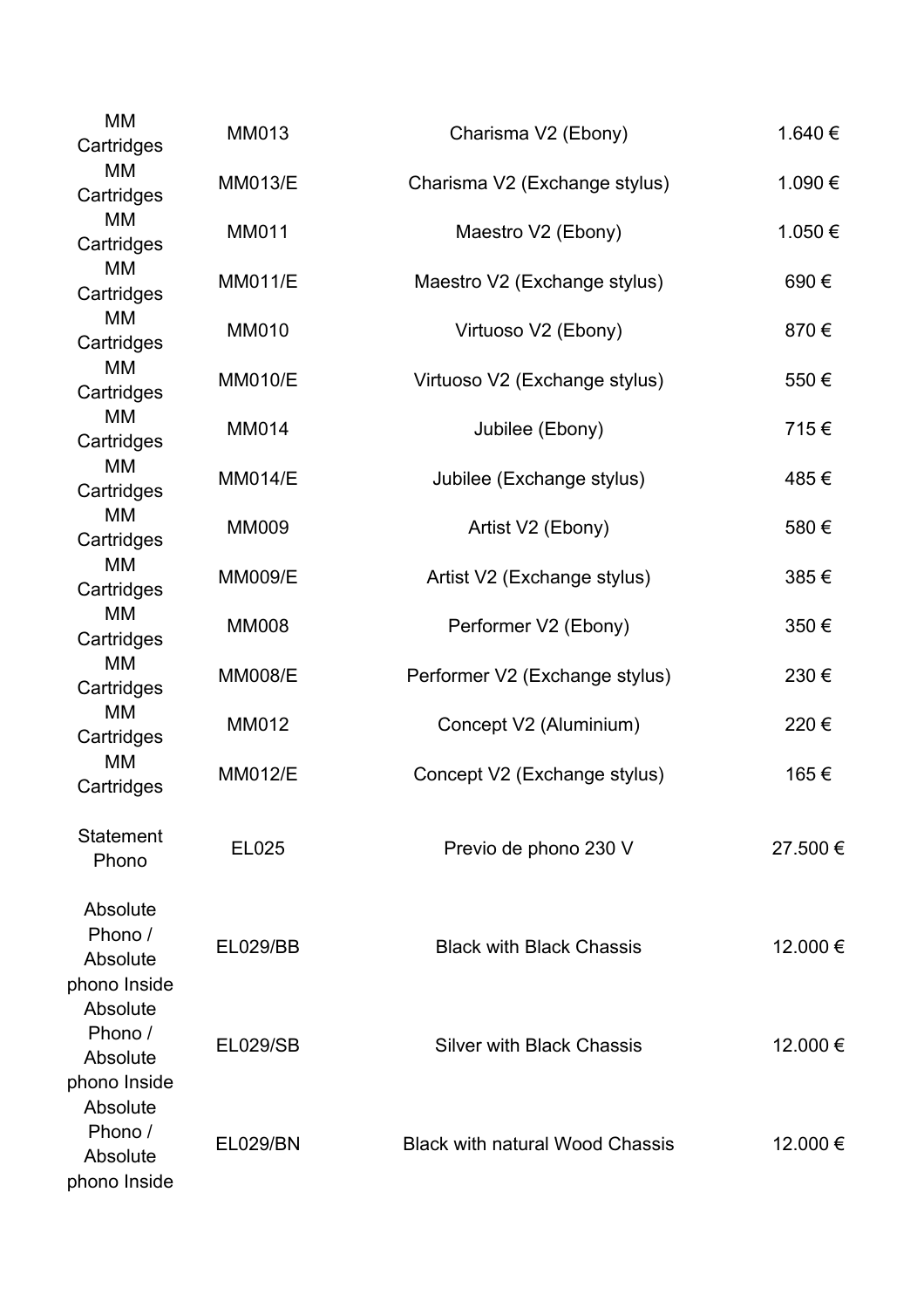| Absolute                             |                     |                                        |                   |
|--------------------------------------|---------------------|----------------------------------------|-------------------|
| Phono /<br>Absolute                  | <b>EL029/SN</b>     | Silver with natural Wood Chassis       | 12.000€           |
| phono Inside                         |                     |                                        |                   |
| Absolute                             | EL029/BB/Insi       |                                        |                   |
| phono Inside                         | de                  | <b>Black with Black Chassis</b>        | 12.000€           |
| Absolute                             | EL029/SB/Insi       | <b>Silver with Black Chassis</b>       | 12.000€           |
| phono Inside                         | de                  |                                        |                   |
| Absolute<br>phono Inside             | EL029/BN/Insi<br>de | <b>Black with natural Wood Chassis</b> | 12.000€           |
| Absolute                             | EL029/SN/Insi       |                                        |                   |
| phono Inside                         | de                  | Silver with natural Wood Chassis       | 12.000€           |
|                                      |                     |                                        |                   |
| <b>Balance V2</b>                    | <b>EL033/B</b>      | <b>Black</b>                           | 2.750 €<br>2.750€ |
| <b>Balance V2</b>                    | EL033/S             | Silver                                 |                   |
| Basic V <sub>2</sub>                 | <b>EL032/B</b>      | <b>Black</b>                           | 1.100 €           |
| Basic V2                             | EL032/S             | Silver                                 | 1.100€            |
|                                      |                     |                                        |                   |
| <b>Smart Phono</b>                   | EL027               | Silver                                 | 650€              |
| V <sub>2</sub><br><b>Smart Phono</b> |                     |                                        |                   |
| V <sub>2</sub>                       | <b>EL027H</b>       | Silver Headphone output                | 715€              |
| <b>Smart Phono</b>                   | <b>EL027/B</b>      | <b>Black</b>                           | 650€              |
| V <sub>2</sub>                       |                     |                                        |                   |
| <b>Smart Phono</b>                   | <b>EL027/H/B</b>    | <b>Black Headphone output</b>          | 715€              |
| V <sub>2</sub>                       |                     |                                        |                   |
| Nano Phono                           |                     |                                        |                   |
| V <sub>2</sub>                       | EL028               | Silver                                 | 385€              |
| Nano Phono                           | <b>EL028H</b>       | Silver Headphone output                | 429€              |
| V <sub>2</sub>                       |                     |                                        |                   |
| Nano Phono                           | <b>EL028/B</b>      | <b>Black</b>                           | 385€              |
| V <sub>2</sub><br>Nano Phono         |                     |                                        |                   |
| V <sub>2</sub>                       | <b>EL028/H/B</b>    | <b>Black Headphone output</b>          | 429€              |
|                                      |                     |                                        |                   |
| Azimuth                              | <b>EL020</b>        | Silver                                 | 4.125€            |
| Optimizer                            |                     |                                        |                   |
| Smart                                |                     |                                        |                   |
| Synchro                              | EL024/230           | Silver                                 | 760€              |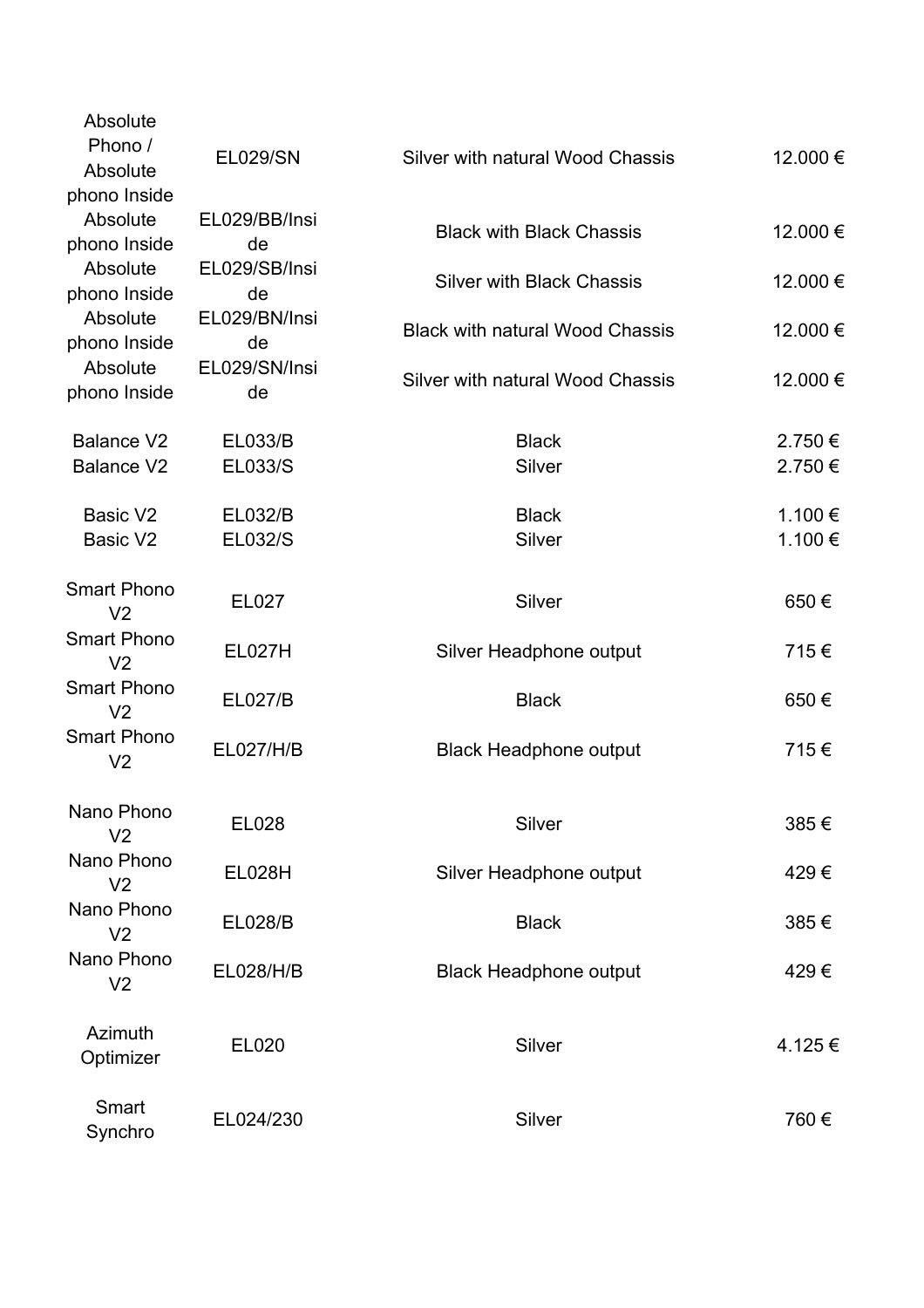| <b>Smart Power</b><br><b>24V</b> | <b>EL034/B</b> | For Ovation and Innovation Black          | 2.750€ |
|----------------------------------|----------------|-------------------------------------------|--------|
| <b>Smart Power</b><br>24V        | <b>EL034/S</b> | For Ovation and Innovation Silver         | 2.750€ |
| <b>Smart Power</b><br>24V        | <b>EL036/S</b> | <b>Only for Statement Silver</b>          | 3.100€ |
| <b>Smart Power</b><br>24V        | <b>EL036/B</b> | <b>Only for Statement Black</b>           | 3.100€ |
| <b>Smart Power</b><br>12V        | EL035/B/S      | <b>Black with silver Chassis</b>          | 760€   |
| <b>Smart Power</b><br>12V        | EL035/B/B      | <b>Black with Black Chassis</b>           | 760€   |
| Tonearm<br><b>Bases</b>          | AC031-1/S      | Uni SME Base Aluminium Silver             | 292€   |
| Tonearm<br><b>Bases</b>          | AC031-1/B      | Uni SME Base Aluminium Black              | 292€   |
| Tonearm<br><b>Bases</b>          | AC031-2/S      | <b>Graham Round Base Aluminium Silver</b> | 292€   |
| Tonearm<br><b>Bases</b>          | AC031-2/B      | <b>Graham Round Base Aluminium Black</b>  | 292€   |
| Tonearm<br><b>Bases</b>          | AC031-3/S      | Uni TQI Aluminium Silver                  | 292€   |
| Tonearm<br><b>Bases</b>          | AC031-3/B      | Uni TQI Aluminium Black                   | 292€   |
| Tonearm<br><b>Bases</b>          | AC031-4/S      | Unify Base Aluminium Silver               | 292€   |
| Tonearm<br><b>Bases</b>          | AC031-4/B      | <b>Unify Base Aluminium Black</b>         | 292€   |
| Tonearm<br><b>Bases</b>          | AC031-5/S      | Uni Concept Aluminium Silver              | 292€   |
| Tonearm<br><b>Bases</b>          | AC031-5/B      | Uni Concept Aluminium Black               | 292€   |
| Tonearm<br><b>Bases</b>          | AC031-7/S      | <b>Clamping Ring Aluminium Silver</b>     | 127€   |
| Tonearm<br><b>Bases</b>          | AC031-7/B      | <b>Clamping Ring Aluminium Black</b>      | 127 €  |
| Tonearm<br><b>Bases</b>          | AC031-8/S      | VTA Lifter Round Base Aluminium Silver    | 292€   |
| Tonearm<br><b>Bases</b>          | AC031-8/B      | VTA Lifter Round Base Aluminium Black     | 292€   |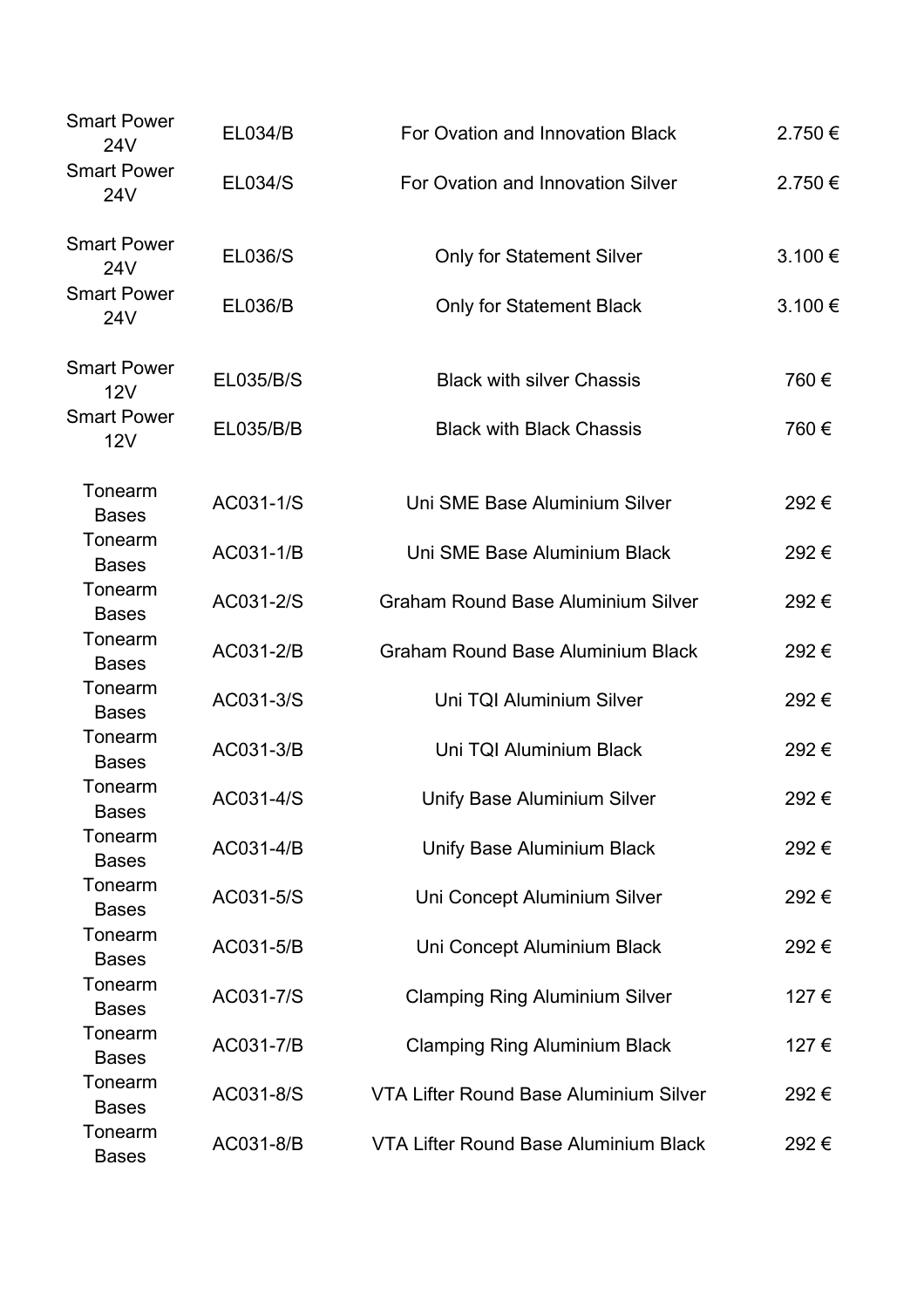| Tonearm<br><b>Bases</b> | AC030-1/S              | <b>Teardrop Tonearm Base Aluminium Silver</b>         | 638€ |
|-------------------------|------------------------|-------------------------------------------------------|------|
| Tonearm<br><b>Bases</b> | AC030-1/B              | <b>Teardrop Tonearm Base Aluminium Black</b>          | 638€ |
| Tonearm<br><b>Bases</b> | AC030-2/S              | Base for Rega tonearm with threaded base<br>Aluminium | 451€ |
| Tonearm<br><b>Bases</b> | AC030-3/S              | <b>Graham level base Aluminium Silver</b>             | 451€ |
| Tonearm<br><b>Bases</b> | AC030-3/B              | Graham level base Aluminium Black                     | 451€ |
| Tonearm<br><b>Bases</b> | AC030-4/S              | Unify base 12 inch level base Aluminium Silver        | 484€ |
| Tonearm<br><b>Bases</b> | AC030-4/B              | Unify base 12 inch level base Aluminium Black         | 484€ |
| Tonearm<br><b>Bases</b> | AC030-7/S              | TT2 & TT3 Tangential tonearm Aluminium Silver         | 352€ |
| Tonearm<br><b>Bases</b> | AC030-7/B              | TT2 & TT3 Tangential tonearm Aluminium Black          | 352€ |
| Tonearm<br><b>Bases</b> | AC030-8/S              | <b>SME Base Aluminium Silver</b>                      | 451€ |
| Tonearm<br><b>Bases</b> | AC030-8/B              | <b>SME Base Aluminium Black</b>                       | 451€ |
| Tonearm<br><b>Bases</b> | AC030-10/S             | Level base 12 inch for VTA 2 Aluminium Silver         | 484€ |
| Tonearm<br><b>Bases</b> | AC030-10/B             | Level base 12 inch for VTA 2 Aluminium Black          | 484€ |
| Tonearm<br><b>Bases</b> | AC030-12/S             | <b>Graham Usa Long Aluminium Silver</b>               | 407€ |
| Tonearm<br><b>Bases</b> | AC030-12/B             | Graham Usa Long Aluminium Black                       | 407€ |
| Tonearm<br><b>Bases</b> | <b>TA046/S</b>         | <b>Clamping tonearmbase Aluminium Silver</b>          | 105€ |
| Tonearm<br><b>Bases</b> | <b>TA046/B</b>         | <b>Clamping tonearmbase Aluminium Black</b>           | 105€ |
| Tonearm<br><b>Bases</b> | TA047                  | Clamping tonearmbase Unify Aluminium Silver           | 132€ |
| Tonearm<br><b>Bases</b> | TA043/B/Swin<br>g Base | TT5 swing base Aluminium Silver                       | 495€ |
| Tonearm<br><b>Bases</b> | TA043/S/Swin<br>g Base | TT5 swing base Aluminium Black                        | 495€ |
| Tonearm<br><b>Bases</b> | AC093                  | VTA-Lifter - VTA - Adjustment Aluminium Silver        | 600€ |
| Tonearm<br><b>Bases</b> | AC093/B                | VTA-Lifter - VTA -Adjustment Aluminium Black          | 600€ |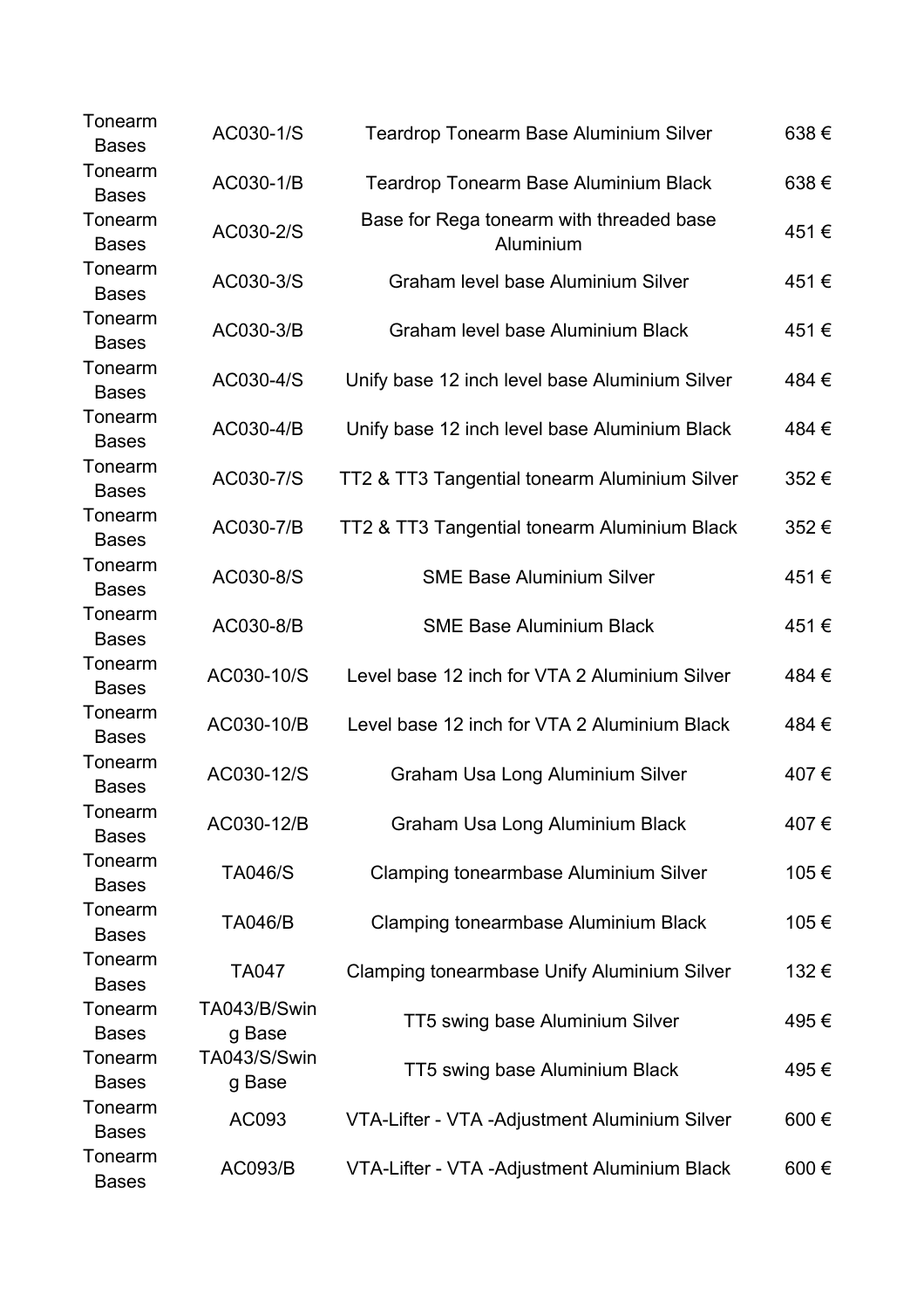| Tonearm<br><b>Bases</b>            | AC031/S        | <b>Custom made Round Base Silver</b>    | 649€   |
|------------------------------------|----------------|-----------------------------------------|--------|
| Tonearm<br><b>Bases</b>            | AC031/B        | <b>Custom made Round Base Black</b>     | 649€   |
| Tonearm<br><b>Bases</b>            | AC030/S        | <b>Custom made Level Base Silver</b>    | 836€   |
| Tonearm<br><b>Bases</b>            | <b>AC030/B</b> | <b>Custom made Level Base Black</b>     | 836€   |
| Limpiadoras<br>de Vinilos          | AC141/230      | Double Matrix Professional Sonic Silver | 4.345€ |
| Limpiadoras<br>de Vinilos          | AC141/B/230    | Double Matrix Professional Sonic Black  | 4.345€ |
| <b>Tiras</b><br>Microfibra         | AC062/DMPS     | <b>Microfibre Stripes</b>               | 33€    |
| Limpiadoras<br>de Vinilos          | AC143          | <b>Dustcover</b>                        | 209€   |
| Limpiadoras<br>de Vinilos          | AC161/230      | <b>Smart Matrix Silent Silver</b>       | 1.650€ |
| Limpiadoras<br>de Vinilos          | AC161/B/230    | <b>Smart Matrix Silent Black</b>        | 1.650€ |
| Limpiadoras<br>de Vinilos          | AC162          | <b>Dustcover</b>                        | 154 €  |
| Líquido<br>limpiador de<br>vinilos | AC048/010      | Pure Groove 0,10l                       | 16€    |
| Líquido<br>limpiador de<br>vinilos | AC048/025      | Pure Groove 0,25I                       | 28€    |
| Líquido<br>limpiador de<br>vinilos | AC048/050      | Pure Groove 0,50l                       | 44€    |
| Líquido<br>limpiador de<br>vinilos | AC048/100      | Pure Groove 1,00l                       | 66€    |
| Líquido<br>limpiador de<br>vinilos | AC048/250      | Pure Groove 2,50l                       | 154 €  |
| Líquido<br>limpiador de<br>vinilos | AC048/ES/035   | Pure Groove Essence 350ml / 500ml       | 28€    |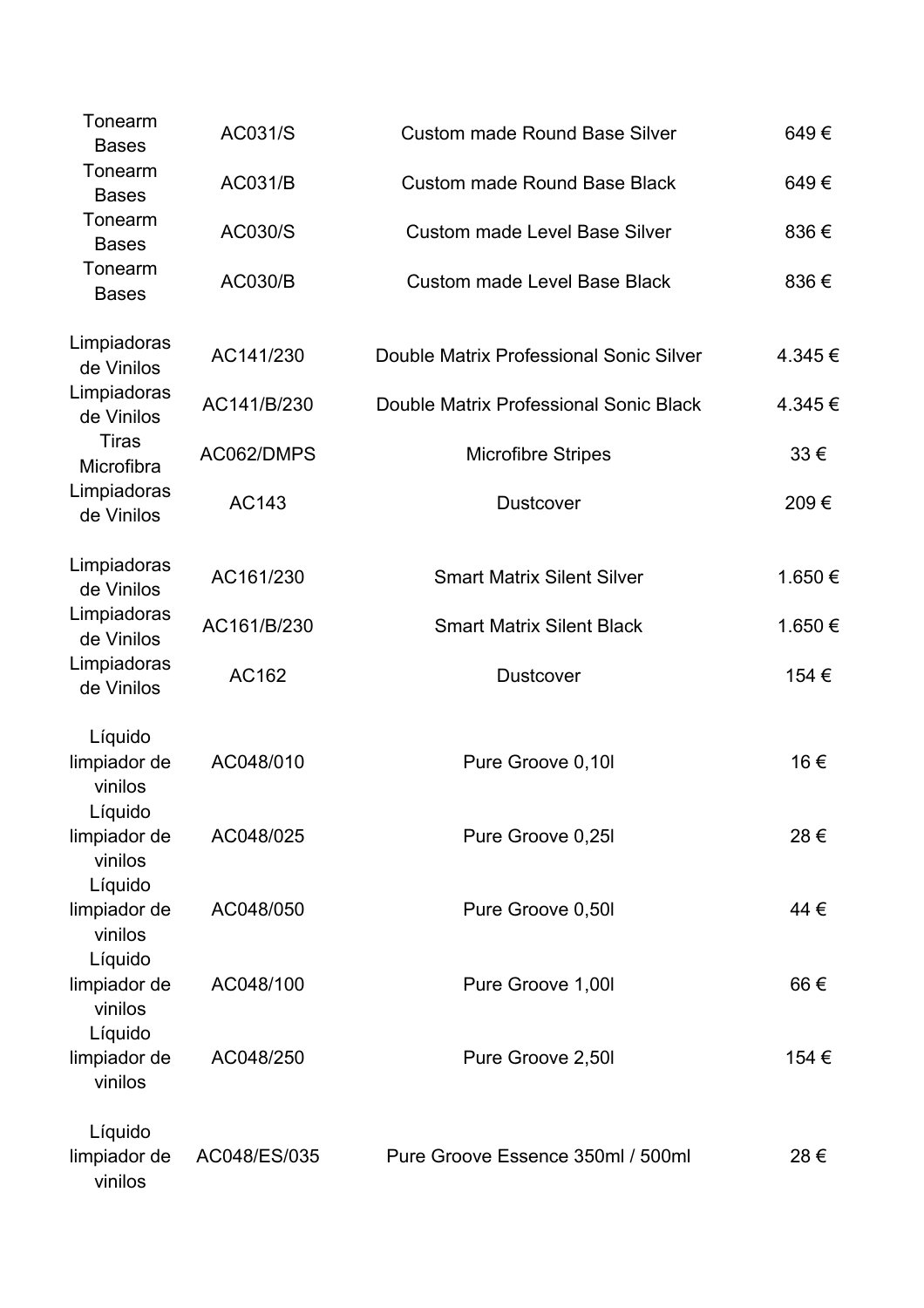| Líquido                            |                  |                                  |       |
|------------------------------------|------------------|----------------------------------|-------|
| limpiador de<br>vinilos            | AC048/ES/070     | Pure Groove Essence 750ml / 11   | 44 €  |
| Líquido<br>limpiador de<br>vinilos | AC048/ES/175     | Pure Groove Essence 1,75l / 2,5l | 99€   |
| Líquido<br>limpiador de<br>vinilos | AC048/ES/140     | Pure Groove Essence 14I / 20I    | 682€  |
| Líquido                            |                  |                                  |       |
| limpiador de<br>vinilos<br>Líquido | AC048/SH/010     | Pure Groove Shellac 0,10l        | 16€   |
| limpiador de<br>vinilos<br>Líquido | AC048/SH/025     | Pure Groove Shellac 0,25I        | 28€   |
| limpiador de<br>vinilos<br>Líquido | AC048/SH/050     | Pure Groove Shellac 0,50l        | 44 €  |
| limpiador de<br>vinilos<br>Líquido | AC048/SH/100     | Pure Groove Shellac 1,00l        | 66€   |
| limpiador de<br>vinilos            | AC048/SH/250     | Pure Groove Shellac 2,50l        | 154€  |
| Líquido<br>limpiador de            | AC048/Z/025      | Pure Groove Zero 0,25I           | 28€   |
| vinilos<br>Líquido                 |                  |                                  |       |
| limpiador de<br>vinilos            | AC048/Z/050      | Pure Groove Zero 0,50I           | 44 €  |
| Líquido<br>limpiador de<br>vinilos | AC048/Z/100      | Pure Groove Zero 1,00l           | 66€   |
| Líquido<br>limpiador de<br>vinilos | AC048/Z/250      | Pure Groove Zero 2,50I           | 154 € |
| Líquido<br>limpiador de<br>vinilos | AC048/GC/05<br>0 | Groover Care 0.50I               | 28€   |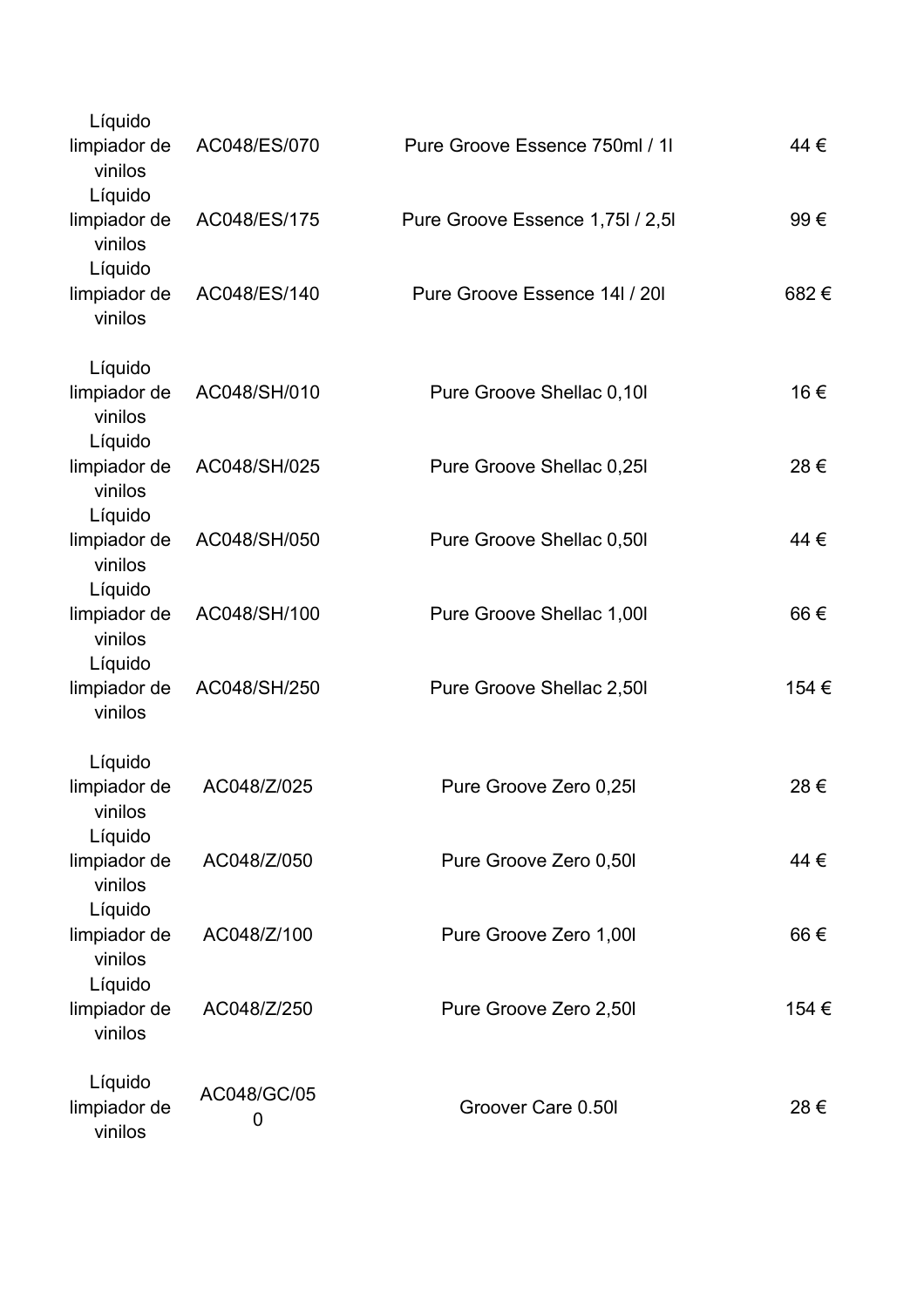| Líquido<br>limpiador de<br>vinilos   | AC048/GC/10<br>0 | Groover Care 1.00I                      | 44 € |
|--------------------------------------|------------------|-----------------------------------------|------|
| Líquido<br>limpiador de<br>vinilos   | AC048/GC/25<br>0 | Pure Groove Zero 2.50I                  | 66€  |
| <b>Microfibres</b><br><b>Stripes</b> | AC062/M          | 5pcs/Set                                | 33€  |
| <b>Microfibres</b><br><b>Stripes</b> | <b>AC062/DM</b>  | 4pcs/Set                                | 26€  |
| <b>Microfibres</b><br><b>Stripes</b> | <b>AC062/SM</b>  | 2pcs/Set                                | 14 € |
| <b>Microfibres</b><br><b>Stripes</b> | AC062/SMP        | 2pcs/Set                                | 14 € |
| Microfibres<br><b>Stripes</b>        | <b>AC062/SMS</b> | 2pcs/Set                                | 14 € |
| <b>Microfibres</b><br><b>Stripes</b> | AC062/DSM        | 4pcs/Set                                | 26€  |
| <b>Microfibres</b><br><b>Stripes</b> | AC062/DMP        | 4pcs/Set                                | 26€  |
| <b>Microfibres</b><br><b>Stripes</b> | AC062/DMPS       | 6pcs/Set                                | 33€  |
| <b>Microfibres</b><br><b>Stripes</b> | <b>AC062/PG</b>  | 4pcs/Set                                | 17€  |
| <b>Microfibres</b><br><b>Stripes</b> | AC062/Singles    | 8pcs/Set                                | 17€  |
| <b>Microfibres</b><br><b>Stripes</b> | AC062/SH10       | 2pcs/Set                                | 14 € |
| <b>Microfibres</b><br><b>Stripes</b> | AC062/SH12       | 2pcs/Set                                | 14 € |
| Clamp                                | <b>AC088/B</b>   | <b>Seal Black</b><br><b>Seal Silver</b> | 143€ |
| Clamp                                | <b>AC088/S</b>   |                                         | 143€ |
| Clamp                                | <b>AC157/B</b>   | <b>SMS Seal Black</b>                   | 187€ |
| Clamp                                | <b>AC157/S</b>   | <b>SMS Seal Silver</b>                  | 187€ |
| Aceite                               | AC068            | Bearing oil                             | 33€  |
| Limpiador de<br>contactos            | AC075            | Clear contact                           | 33€  |
| Medidor de<br>agujas                 | AC089            | Smart stylus gauge                      | 28€  |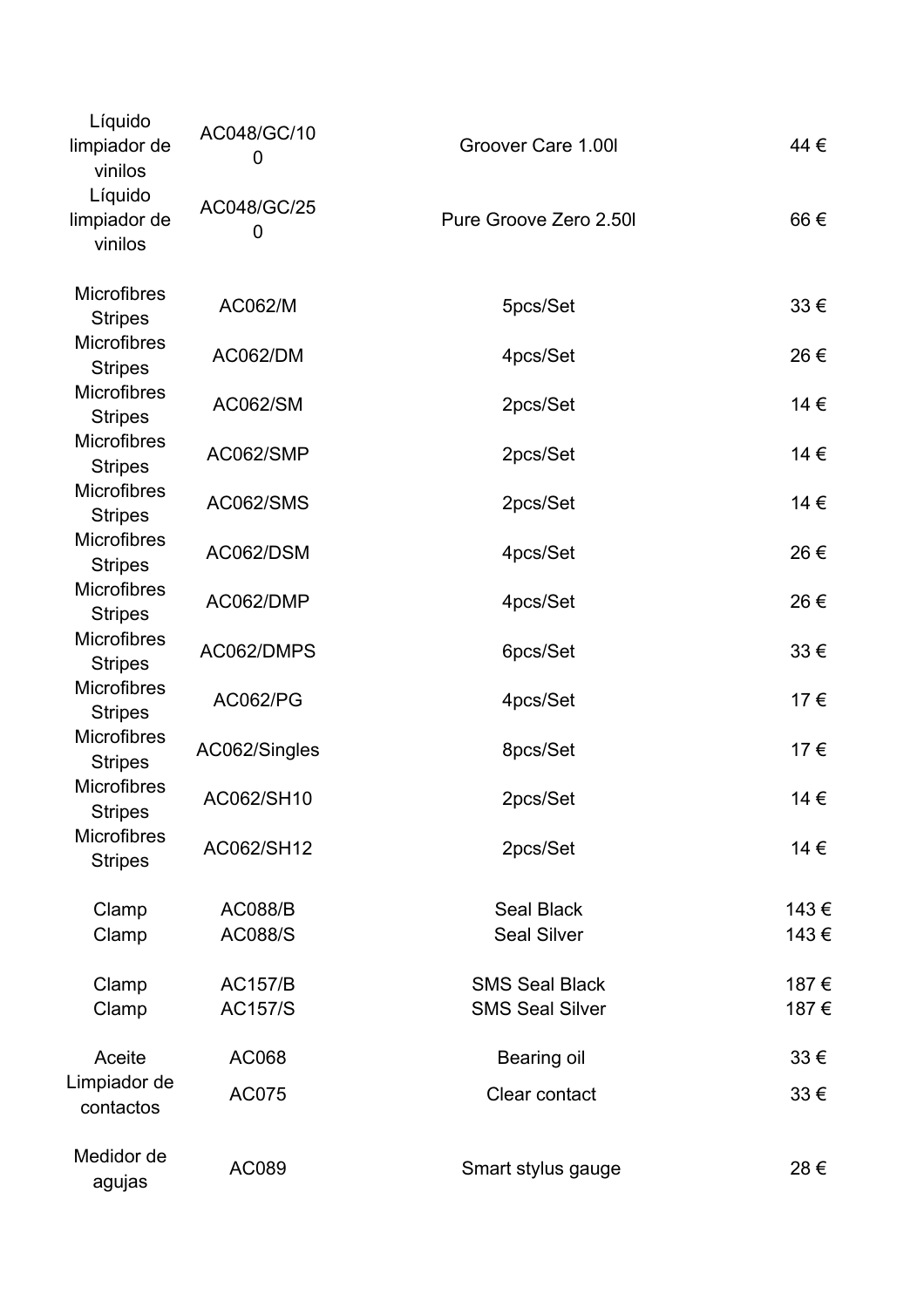| <b>Nivel</b>                       | AK001          | Mini level gauge                                                                                    | 18€    |
|------------------------------------|----------------|-----------------------------------------------------------------------------------------------------|--------|
| <b>Nivel</b>                       | AC057          | Level gauge Basic                                                                                   | 22€    |
| <b>Nivel</b>                       | AC001/S        | Level gauge Stainless Steel                                                                         | 50€    |
| <b>Nivel</b>                       | AC001/G        | Level gauge Gold                                                                                    | 66€    |
| <b>Nivel</b>                       | AC129          | High precision level gauge                                                                          | 330€   |
| Kit<br>Profesional<br>Kit          | <b>AC061/P</b> | Professional turntable care kit                                                                     | 154 €  |
| Profesional<br>Analógico           | AC135          | Professional analogue toolkit                                                                       | 1.250€ |
| Pasta de<br>Pulido                 | AC036          | Polishing paste                                                                                     | 22€    |
| Acoples                            | <b>AC138/S</b> | Perfect Points - Direct coupling Silver                                                             | 253€   |
| Acoples                            | <b>AC138/B</b> | Perfect Points - Direct coupling Black                                                              | 253€   |
| Bases de<br>puntas de<br>desacoplo | AC022          | Flat Pads (POM / stainless steel) - Resonance<br>damping protection Black (CADA PIEZA)              | 13€    |
| Bases de<br>puntas de<br>desacoplo | AC022/3        | Flat Pads (POM / stainless steel) - Resonance<br>damping protection Black each 3 pcs                | 38€    |
| Bases de<br>puntas de<br>desacoplo | AC049          | Flat Pads (POM / stainless steel) - Resonance<br>damping protection Stainless Steel (CADA<br>PIEZA) | 20€    |
| Bases de<br>puntas de<br>desacoplo | AC049/3        | Flat Pads (POM / stainless steel) - Resonance<br>damping protection Stainless Steel each 3 pcs      | 55€    |
| <b>Balleta</b><br>Microfibra       | <b>DI038</b>   | Microfibre cloth                                                                                    | 9€     |
| Anillos<br>estabilizadore<br>S     | AC041          | <b>Outer Limit - Stabilising Ring (Stainless Steel</b><br>Lexan)                                    | 1.089€ |
| Anillos<br>estabilizadore<br>S     | AC041/POM      | <b>Outer Limit - Stabilising Ring (Stainless Steel</b><br>POM)                                      | 1.089€ |
| Unidad de<br>centrado              | AC064          | Locator - Centering unit (Lexan)                                                                    | 220€   |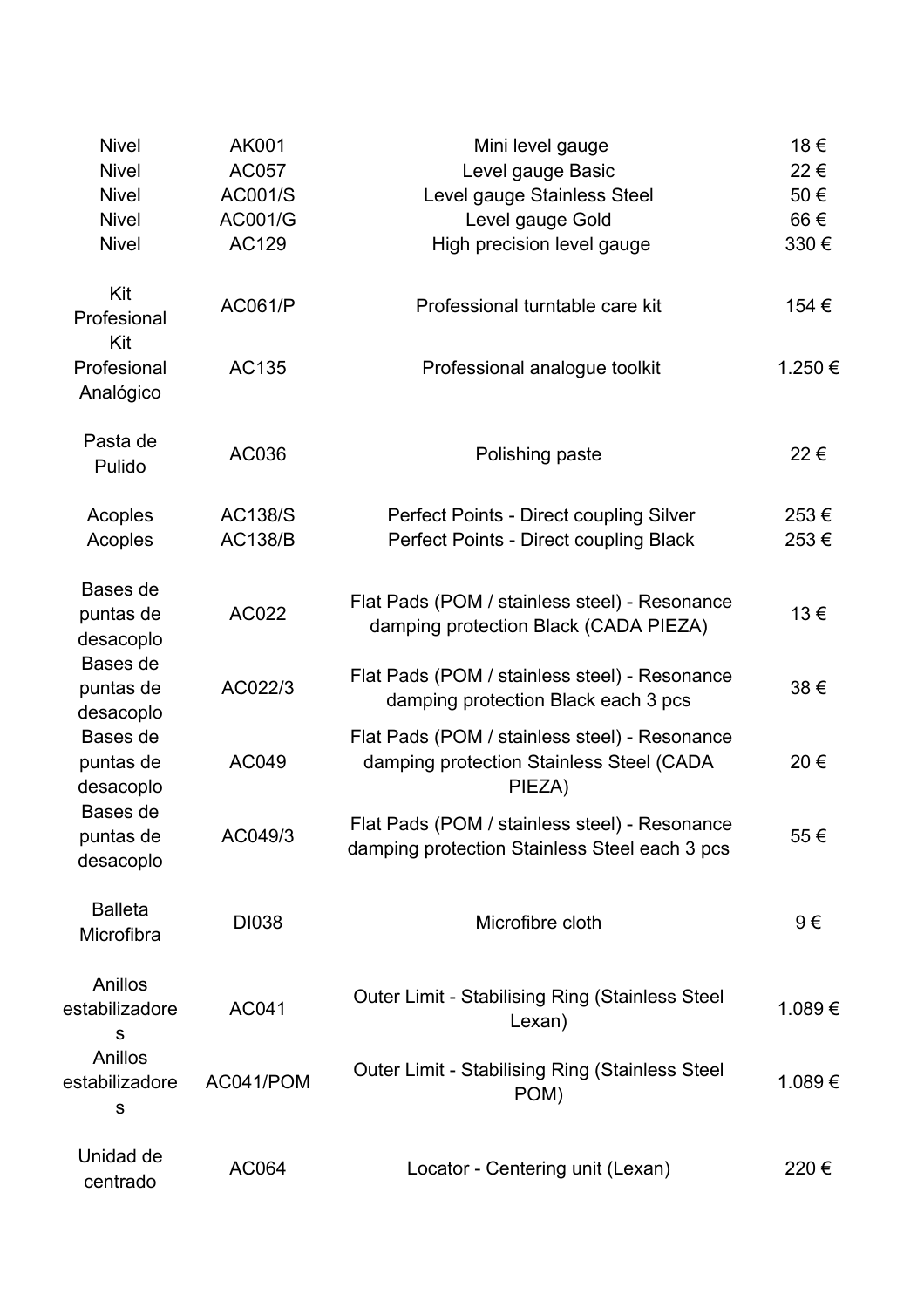| Unidad de<br>centrado                    | AC064        | Locator - Centering unit (POM)                       | 220€     |
|------------------------------------------|--------------|------------------------------------------------------|----------|
| Adaptador de<br>discos<br>sencillos      | AC069        | Single Adapter                                       | $33 \in$ |
| Mat                                      | AC160        | Felt mat                                             | 22€      |
| Mat                                      | AC082        | Vinyl harmonicer - Turntable mat                     | 77€      |
| Mat                                      | <b>AC147</b> | <b>Leather mat Black</b>                             | 132€     |
| Mat                                      | AC147/Brown  | Leather mat Brown                                    | 132€     |
| Mat                                      | AC159        | Clamp table mat                                      | 30€      |
| Mat                                      | AC159/Brown  | Stroboscope test record                              | 45€      |
| <b>Disco</b><br>Estroboscópi<br>CO       | AC038        | Stroboscope test record                              | 50€      |
| Luz<br>Estroboscópi<br>ca                | AC039        | Speed light source - Speed control                   | 180€     |
| Mat + Luz<br>Estroboscópi<br>ca          | AC076        | SET: Speed light source + Stroboscope test<br>record | 220€     |
| Bolsa viaje<br><b>Vinilos</b>            | AC146        | <b>Vinyl Travel Bag</b>                              | 605€     |
| Bolsa viaje<br><b>Vinilos</b>            | AC158        | <b>Record Bag</b>                                    | 165€     |
| Actualización<br>kit serie<br>Innovation | AC146        | Upgrade Kit for Innovation series                    | 275€     |
| Cinturón<br>redondo                      | <b>AC070</b> | Silent Belt 292mm/2mm                                | 44 €     |
| Cinturón<br>redondo                      | AC071        | Silent Belt 304mm/2mm                                | 44 €     |
| Cinturón<br>redondo                      | <b>AC077</b> | Silent Belt 304mm/1mm                                | 44 €     |
| Cinturón<br>plano                        | AC123        | Flat belt 160mm/4mm                                  | 26€      |
| Cinturón<br>plano                        | AC142        | Flat belt 285mm/5mm                                  | 66€      |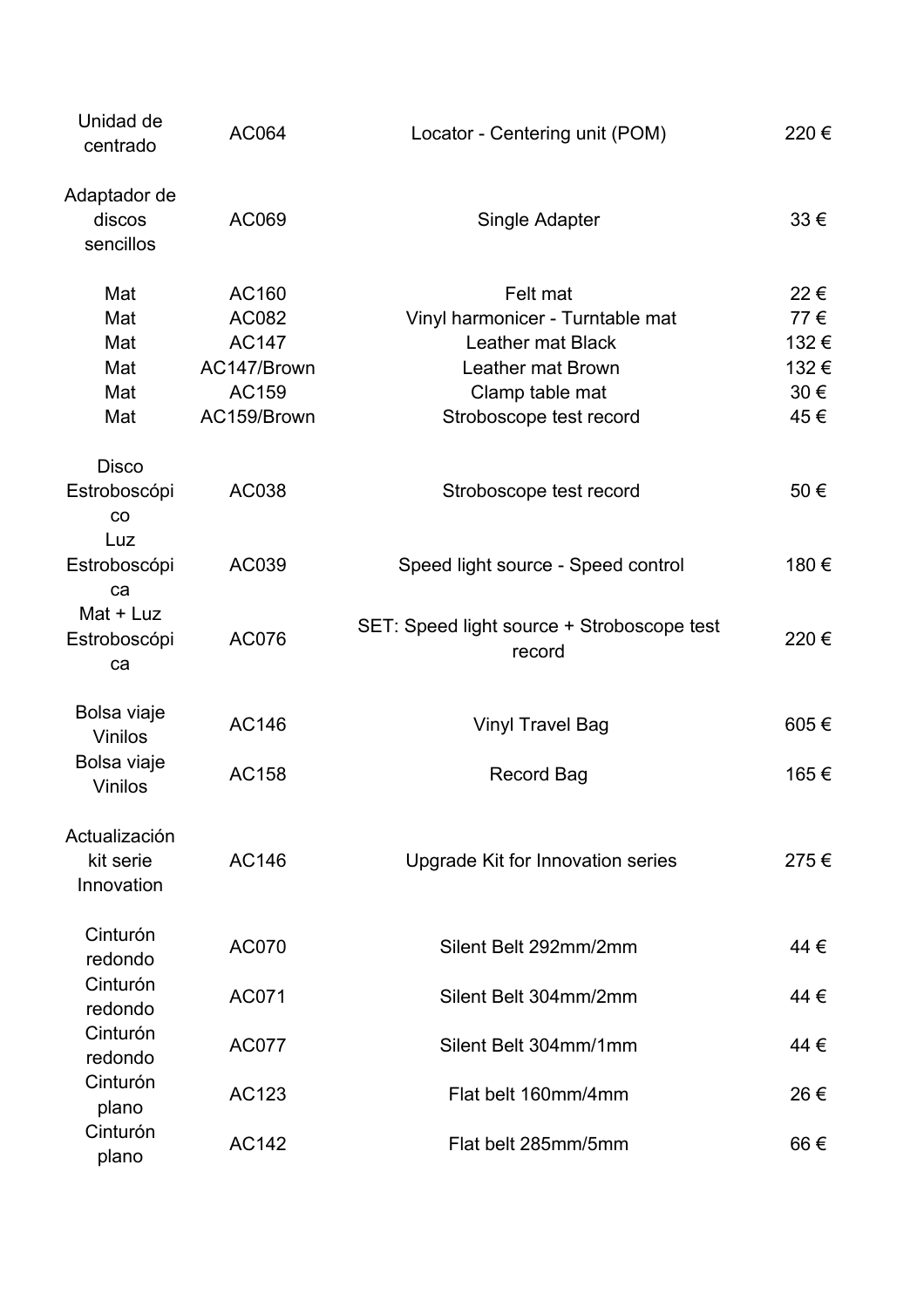| Cinturón<br>plano                         | AC153            | Flat belt 285mm/5mm                                                        | 77€   |
|-------------------------------------------|------------------|----------------------------------------------------------------------------|-------|
| <b>Báscula</b>                            | AC163            | Weight Watcher touch - Cartridge stylus gauge                              | 242€  |
| Limpiador<br>agujas                       | AC003            | Elixir of Sound - Stylus Cleaner                                           | 28€   |
| Cepillo<br>limpiador<br>agujas<br>Cepillo | AC014            | Diamond cleaner brush                                                      | 28€   |
| limpiador<br>discos                       | AC004            | Record cleaning brush                                                      | 33€   |
| Cepillo<br>microfibra                     | AC015            | Pure Groove brush                                                          | 22€   |
| Portacápsula<br>$\mathsf{s}$              | AC006            | Stability headshell Aluminium Silver (17.25gr)                             | 275€  |
| Portacápsula<br>S                         | <b>AC007</b>     | Stability headshell Titanium, Dural (18.75gr)                              | 330€  |
| Cables<br>Cápsulas                        | AC008            | Headshell cable set                                                        | 77€   |
| Cables<br>Cápsulas                        | <b>AC008/S</b>   | Headshell cable set 6N pure silver                                         | 176€  |
| Alineador<br>tangencial                   | <b>AC044</b>     | Tangential alignment gauge                                                 | 44 €  |
| Alineador de<br>brazos                    | <b>AC005/IEC</b> | IEC cartridge alignment gauge Aluminium Silver                             | 264 € |
| Alineador de<br>brazos                    | AC005/IEC/B      | IEC cartridge alignment gauge Aluminium Black                              | 264 € |
| <b>Kit Multi</b><br>instalación           | AC155            | Multi installation gauge                                                   | 770€  |
| Clamp                                     | AC009            | Clever clamp - record clamp                                                | 28€   |
| Clamp                                     | AC122            | Concept record clamp                                                       | 110€  |
| Clamp                                     | AC059            | Twister record clamp                                                       | 125€  |
| Clamp                                     | <b>AC010/S</b>   | Quadro clamp - record clamp Stainless steel,<br>matt finished              | 198€  |
| Clamp                                     | <b>AC011/S</b>   | Quadro clamp - record clamp Stainless steel,<br>matt finished Flat Version | 154 € |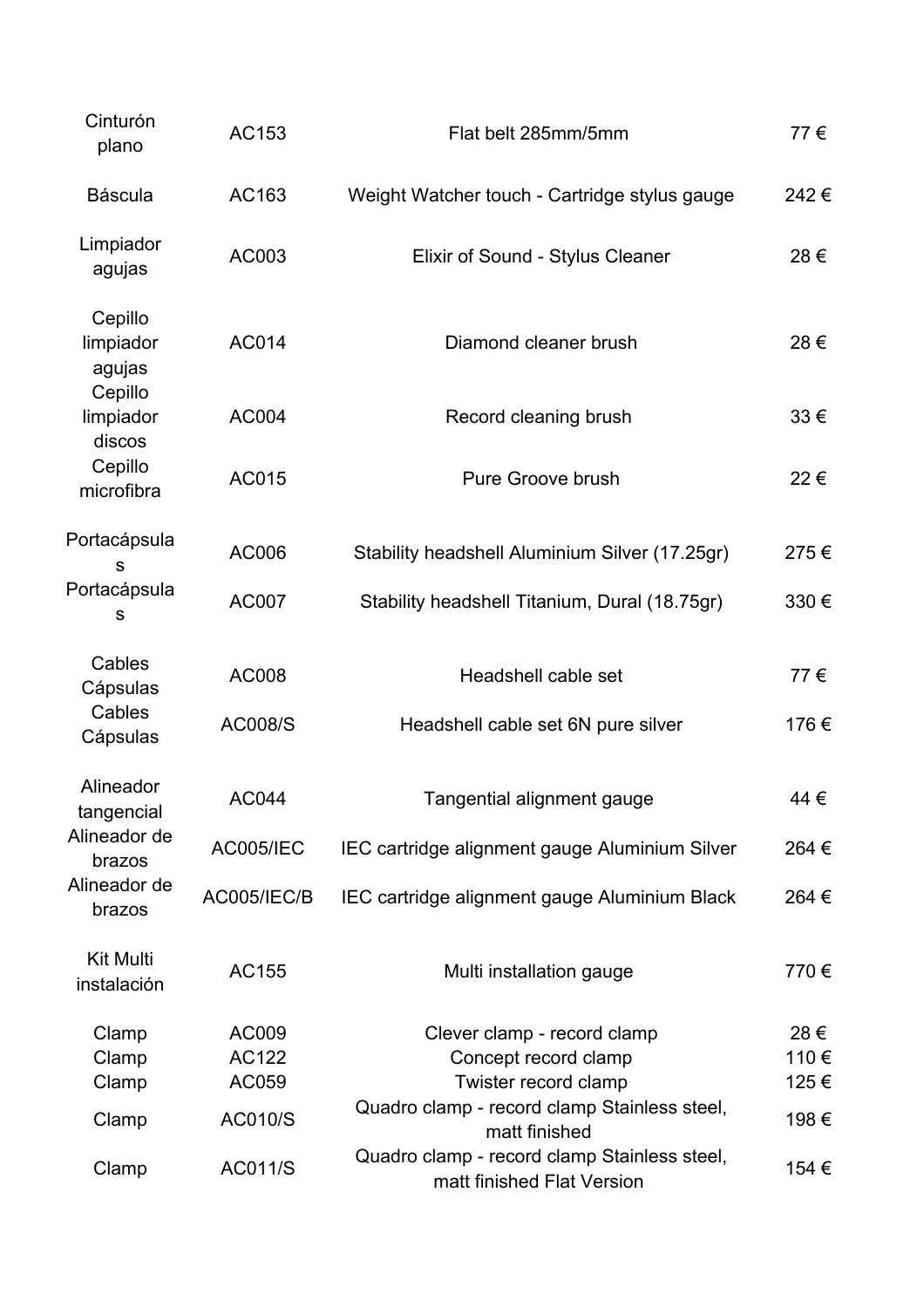| Clamp<br>Clamp                          | <b>AC164/B</b><br><b>AC164/S</b> | Innovation record clamp Black<br>Innovation record clamp Silver                                                         | 660€<br>660€ |
|-----------------------------------------|----------------------------------|-------------------------------------------------------------------------------------------------------------------------|--------------|
| Clamp<br>Clamp                          | <b>AC133/B</b><br>AC133/S        | Statement record clamp Bullet proof wood<br>Statement record clamp Ebony                                                | 880€<br>880€ |
| Perforador                              | AC136                            | <b>LP Drill</b>                                                                                                         | 44 €         |
| Protector<br>contra el<br>polvo         | <b>AC144</b>                     | Dustprotector                                                                                                           | 33€          |
| Peso                                    | <b>ATA008</b>                    | Turboweight                                                                                                             | 154 €        |
| Eje para<br>brazo Rega<br><b>RB 250</b> | <b>TA009</b>                     | Shaft for Rega RB 250 tonearm                                                                                           | 44 €         |
| Acoples                                 | AC095                            | <b>Emotion Facelift Kit</b>                                                                                             | 220€         |
| <b>VTA Ajuste</b><br><b>VTA Ajuste</b>  | AC093/S<br><b>AC093/B</b>        | VTA-Lifter - VTA - Adjustment Aluminium Silver<br>VTA-Lifter - VTA - Adjustment Aluminium Black                         | 600€<br>600€ |
| Ejes<br>cerámicos                       | <b>CMB0001</b>                   | 28mm (CMB) Champion, Solution, Champion<br>Level 1, Champion Limited, Emotion SE                                        | 700€         |
| Ejes<br>cerámicos                       | <b>CMB0002</b>                   | 38mm (CMB) Ambient, Avantgarde, Perfomance<br>DC, Innovation Basic                                                      | 790€         |
| Ejes<br>cerámicos                       | <b>CMB0002/Ova</b><br>tion       | 38mm (CMB) Ovation                                                                                                      | 790€         |
| Ejes<br>cerámicos                       | <b>CMB0003</b>                   | 68mm (CMB) Champion Level II, Master<br>Solution, Maximun Solution, Avantgarde<br>Magnum, Reference, Innovation Compact | 1.298€       |
| Ejes<br>cerámicos                       | <b>CMB0004</b>                   | 78mm (CMB) Champion Level II, SME,<br>Anniversary                                                                       | 1.500€       |
| Ejes<br>cerámicos                       | <b>CMB0005</b>                   | 78mm (CMB) Master reference                                                                                             | 1.580€       |
| Ejes<br>cerámicos                       | <b>CMB0007</b>                   | 18mm (CMB) Emotion                                                                                                      | 350€         |
| Ejes<br>cerámicos                       | <b>CMB0008</b>                   | Marantz TT15                                                                                                            | 440€         |
| <b>Ejes</b><br>cerámicos                | <b>CMB0009</b>                   | 78mm (CMB) Innovation                                                                                                   | 1.715€       |
| Conectores<br><b>RCA</b>                | CO001/R -<br>CO001/B             | Red/Black                                                                                                               | 44 €         |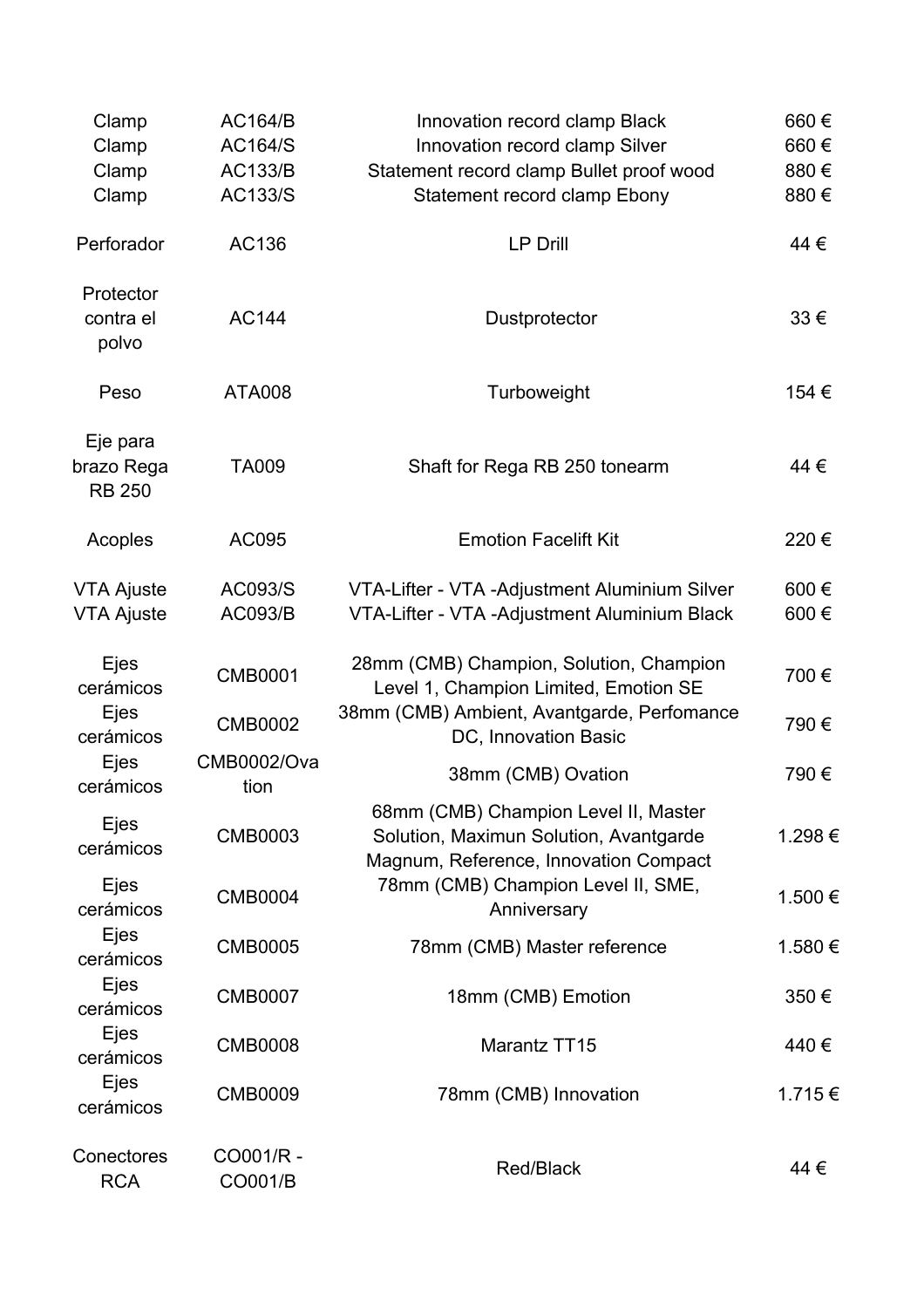| Conectores<br>Brazo de<br>tono | CO004                | 5-pole tonearm connector Por pieza                                             | 66€    |
|--------------------------------|----------------------|--------------------------------------------------------------------------------|--------|
| Conector<br><b>Balanceado</b>  | CO005                | BNC Connetor Crimp version / Per piece                                         | 28€    |
| <b>RCA Socket</b>              | CO007/R -<br>CO007/R | <b>Red/Black</b>                                                               | 33€    |
| Pin<br>Cartuchos               | CO011                | Cartridge pins 1 set / 4 Pieces                                                | 39€    |
| Cables                         | <b>CL014</b>         | Direct Silver Wire (non-terminated) 1 metro                                    | 530€   |
| Cables                         | CL014/100            | Direct Silver Wire (terminated with RCA<br>connector) 1 metro                  | 1.320€ |
| Cables                         | <b>CL003</b>         | Sixstream Plus (non-terminated) Por metro                                      | 220€   |
| Cables                         | CL003/50             | Sixstream Plus (terminated with RCA connector)<br>2x50cm                       | 440€   |
| Cables                         | CL003/75             | Sixstream Plus (terminated with RCA connector)<br>2x75cm                       | 550€   |
| Cables                         | CL003/100            | Sixstream Plus (terminated with RCA connector)<br>2x100cm                      | 660€   |
| Cables                         | CL003/125            | Sixstream Plus (terminated with RCA connector)<br>2x125cm                      | 770€   |
| Cables                         | CL003/150            | Sixstream Plus (terminated with RCA connector)<br>2x150cm                      | 880€   |
| Cables                         |                      | Sixstream Plus (terminated with RCA connector)<br>por cada 50cm EXTRA          | 220€   |
| Cables                         | <b>CL015</b>         | Direct Wire Plus (non-terminated) POR METRO                                    | 110€   |
| Cables                         | CL015/50             | Direct Wire Plus (terminated with Clearaudio<br>Smart MPC) 2x50cm              | 165€   |
| Cables                         | CL015/75             | Direct Wire Plus (terminated with Clearaudio<br>Smart MPC) 2x75cm              | 220€   |
| Cables                         | CL015/100            | Direct Wire Plus (terminated with Clearaudio<br>Smart MPC) 2x100cm             | 275€   |
| Cables                         | CL015/125            | Direct Wire Plus (terminated with Clearaudio<br>Smart MPC) 2x125cm             | 320€   |
| Cables                         | CL015/150            | Direct Wire Plus (terminated with Clearaudio<br>Smart MPC) 2x150cm             | 350€   |
| Cables                         |                      | Direct Wire Plus (terminated with Clearaudio<br>Smart MPC) por cada 50cm EXTRA | 99€    |
| Cables                         | <b>CL005</b>         | Clearline (non-terminated) POR METRO                                           | 90€    |
| Cables                         | CL005/200            | Clearline (terminated with Clearaudio Genius)<br>2x2m                          | 450€   |
| Cables                         | CL005/250            | Clearline (terminated with Clearaudio Genius)<br>2x2.5m                        | 550€   |